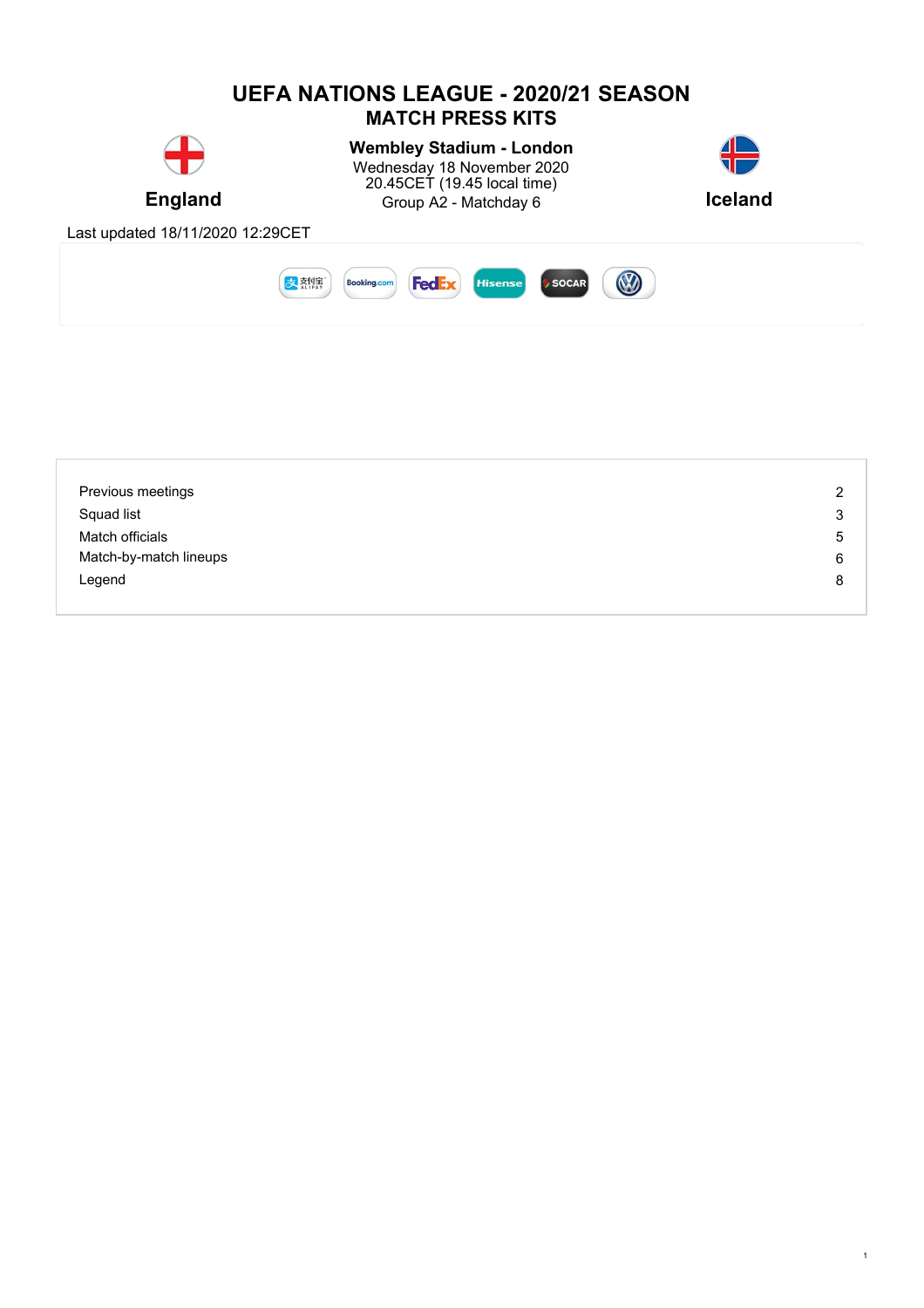# **Previous meetings**

# **Head to Head**

## **UEFA Nations League**

| <b>Date</b> | <b>Stage</b><br>reached | <b>Match</b>              | <b>Result</b> | Venue     | Goalscorers         |
|-------------|-------------------------|---------------------------|---------------|-----------|---------------------|
| 05/09/2020  | $\cap$ $\cap$ $\Gamma$  | Iceland<br><b>England</b> |               | Reykjavik | Sterling $90+1$ (P) |

## **2016 UEFA European Championship**

| <b>Date</b> | <b>Stage</b><br>reached | <b>Match</b>      | <b>Result</b> | Venue | <b>Goalscorers</b>                                  |
|-------------|-------------------------|-------------------|---------------|-------|-----------------------------------------------------|
| 27/06/2016  | 1/8                     | England - Iceland | . - 2         | Nice  | Rooney 4 (P); R.<br>Sigurdsson 6,<br>Sigthórsson 18 |

|         | <b>Final</b><br>Qualifying<br>tournament      | <b>Total</b> |  |  |
|---------|-----------------------------------------------|--------------|--|--|
|         | Home<br>Away                                  |              |  |  |
|         | PId W D L PId W D L PId W D L PId W D L GF GA |              |  |  |
| Total   |                                               |              |  |  |
| England |                                               |              |  |  |
| Iceland | 2 1 0 1 4 1 1 2 4 9                           |              |  |  |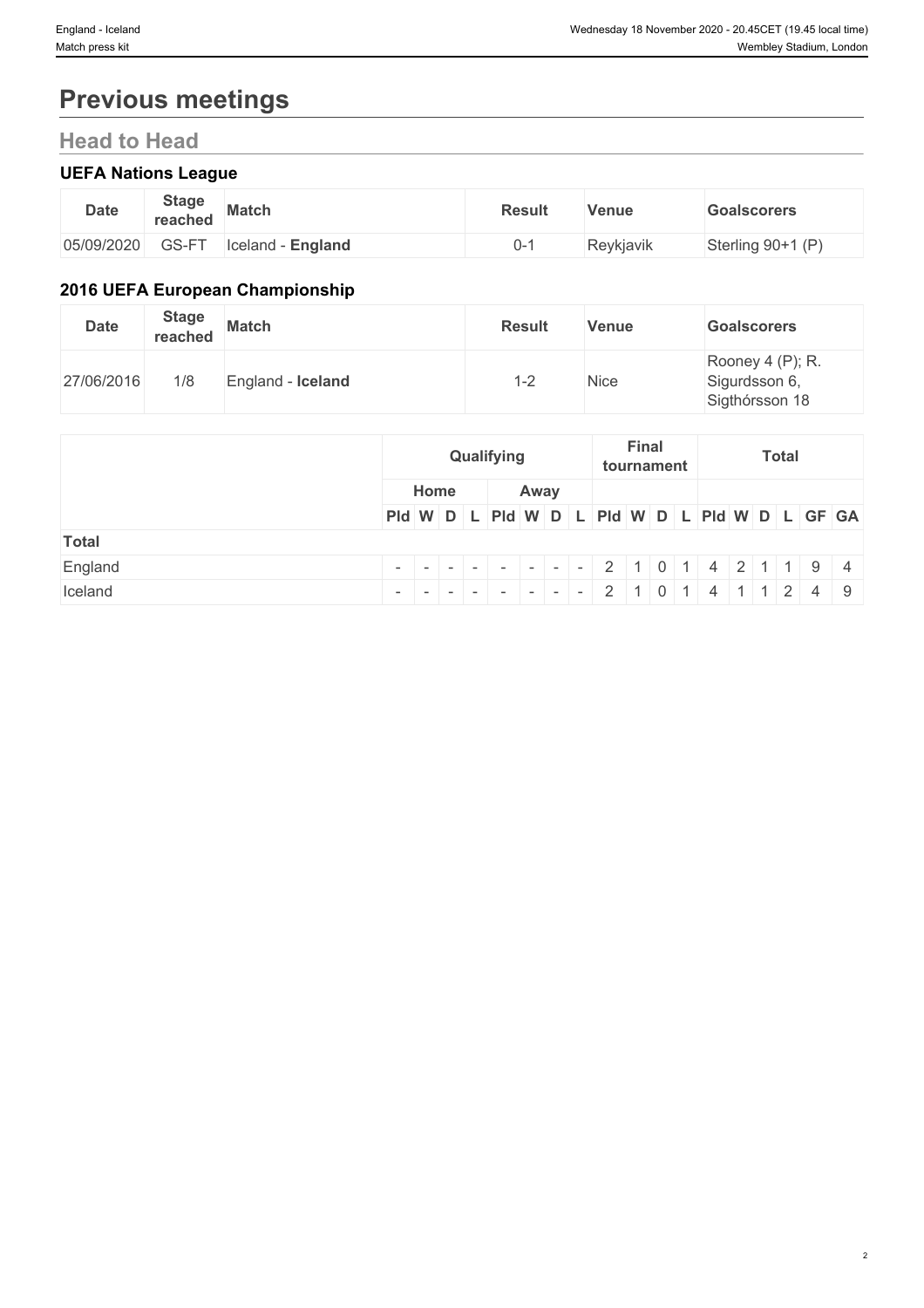# **Squad list**

## **England**

|                          |                          |                           |     |                |                          | League phase        |                     |  |
|--------------------------|--------------------------|---------------------------|-----|----------------|--------------------------|---------------------|---------------------|--|
|                          | No. Player               | <b>DoB</b>                | Age | Club           | D                        |                     | <b>Pld Gls</b>      |  |
|                          | <b>Goalkeepers</b>       |                           |     |                |                          |                     |                     |  |
|                          | - Jordan Pickford        | 07/03/1994 26             |     | Everton        |                          | 5                   | $\mathsf 0$         |  |
|                          | Dean Henderson           | 12/03/1997 23             |     | Man.<br>United |                          | $\overline{0}$      | $\overline{0}$      |  |
|                          | - Nick Pope              | 19/04/1992 28             |     | <b>Burnley</b> | $\overline{\phantom{a}}$ | $\overline{0}$      | $\mathsf 0$         |  |
|                          | <b>Defenders</b>         |                           |     |                |                          |                     |                     |  |
|                          | - Kieran Trippier        | 19/09/1990 30             |     | Atlético       | $\overline{\phantom{a}}$ | 4                   | $\mathsf 0$         |  |
|                          | Kyle Walker              | 28/05/1990 30             |     | Man. City      | $\overline{\phantom{a}}$ | $\overline{4}$      | $\mathbf 0$         |  |
|                          | Michael Keane            | 11/01/1993 27             |     | Everton        | $\overline{\phantom{a}}$ | $\overline{0}$      | $\mathbf 0$         |  |
|                          | - Ainsley Maitland-Niles | 29/08/1997 23             |     | Arsenal        | $\overline{\phantom{a}}$ | $\overline{2}$      | $\overline{0}$      |  |
|                          | <b>Harry Maguire</b>     | 05/03/1993 27             |     | Man.<br>United |                          | $\overline{2}$      | $\mathsf 0$         |  |
|                          | <b>Ben Chilwell</b>      | 21/12/1996 23             |     | Chelsea        | $\bar{\phantom{a}}$      | 1                   | $\mathsf 0$         |  |
|                          | - Tyrone Mings           | 13/03/1993 27 Aston Villa |     |                | $\sim$                   | $\overline{2}$      | $\overline{0}$      |  |
|                          | <b>Midfielders</b>       |                           |     |                |                          |                     |                     |  |
|                          | Jack Grealish            | 10/09/1995 25 Aston Villa |     |                |                          | $2 \mid$            | $\mathsf 0$         |  |
|                          | <b>Eric Dier</b>         | 15/01/1994 26 Tottenham   |     |                | $\overline{\phantom{a}}$ | $\overline{4}$      | $\mathsf{O}\xspace$ |  |
|                          | <b>Harry Winks</b>       | 02/02/1996 24 Tottenham   |     |                | $\sim$                   | $\mathbf{1}$        | $\mathbf 0$         |  |
|                          | <b>Mason Mount</b>       | 10/01/1999 21             |     | Chelsea        | $\overline{\phantom{a}}$ | 4                   | $\mathbf{1}$        |  |
|                          | Declan Rice              | 14/01/1999 21 West Ham    |     |                | $\overline{\phantom{a}}$ | 5                   | $\mathsf 0$         |  |
|                          | Phil Foden               | 28/05/2000 20 Man. City   |     |                | $\overline{\phantom{a}}$ | $\mathbf{1}$        | $\mathsf{O}\xspace$ |  |
|                          | Jadon Sancho             | 25/03/2000 20             |     | Dortmund       | $\overline{\phantom{a}}$ | 5                   | $\mathsf{O}\xspace$ |  |
|                          | Bukayo Saka              | 05/09/2001 19             |     | Arsenal        | $\overline{\phantom{a}}$ | 1                   | $\mathsf 0$         |  |
|                          | - Jude Bellingham        | 29/06/2003 17 Dortmund    |     |                | $\sim$                   | $\overline{0}$      | $\overline{0}$      |  |
|                          | <b>Forwards</b>          |                           |     |                |                          |                     |                     |  |
|                          | <b>Harry Kane</b>        | 28/07/1993 27 Tottenham   |     |                | $\sim$                   | 5                   | $\mathsf 0$         |  |
|                          | Tammy Abraham            | 02/10/1997 23             |     | Chelsea        | $\overline{\phantom{a}}$ | $\mathsf{O}\xspace$ | $\mathsf{O}\xspace$ |  |
| $\overline{\phantom{a}}$ | Dominic Calvert-Lewin    | 16/03/1997 23             |     | Everton        | $\overline{\phantom{a}}$ |                     | $3 \mid 0$          |  |
|                          | <b>Coach</b>             |                           |     |                |                          |                     |                     |  |
|                          | - Gareth Southgate       | 03/09/1970 50             |     |                | $\overline{\phantom{a}}$ | 5                   | $\mathsf 0$         |  |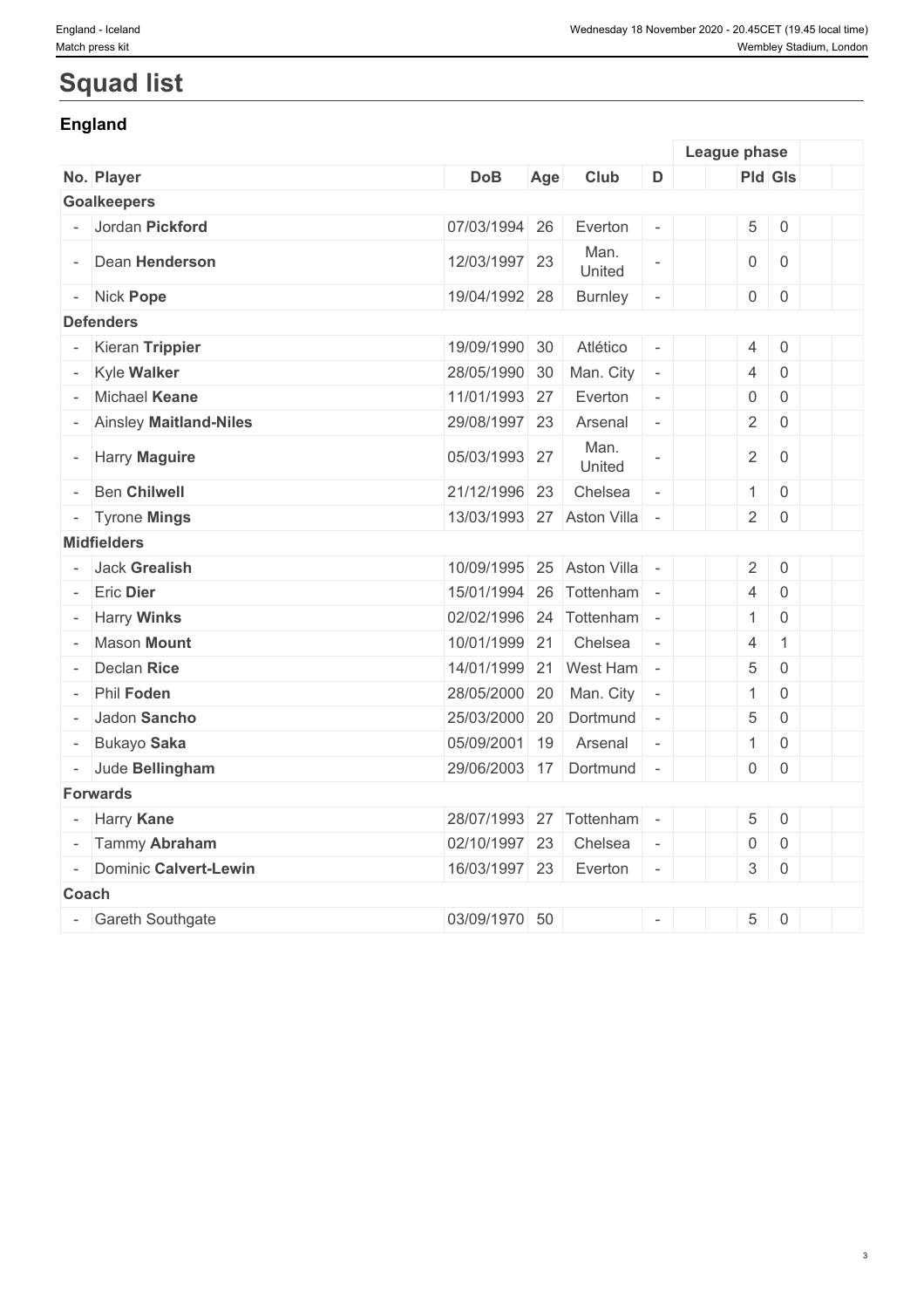#### **Iceland**

|              |                             |               |     |                          |                          | League phase              |                |  |
|--------------|-----------------------------|---------------|-----|--------------------------|--------------------------|---------------------------|----------------|--|
|              | No. Player                  | <b>DoB</b>    | Age | Club                     | D                        |                           | <b>Pld Gls</b> |  |
|              | <b>Goalkeepers</b>          |               |     |                          |                          |                           |                |  |
|              | Hannes Halldórsson          | 27/04/1984 36 |     | Valur                    | $\overline{\phantom{a}}$ | $\overline{2}$            | $\mathbf 0$    |  |
|              | 12 Ögmundur Kristinsson     | 19/06/1989 31 |     | Olympiacos               | $\overline{\phantom{a}}$ | $\mathbf{1}$              | $\mathbf 0$    |  |
|              | 13 Rúnar Rúnarsson          | 18/02/1995 25 |     | Arsenal                  | $\overline{\phantom{a}}$ | $\overline{2}$            | $\mathbf 0$    |  |
|              | <b>Defenders</b>            |               |     |                          |                          |                           |                |  |
|              | 2 Birkir Sævarsson          | 11/11/1984 36 |     | Valur                    | $\overline{a}$           | $\overline{2}$            | $\overline{1}$ |  |
|              | 3 Hólmar Eyjólfsson         | 06/08/1990 30 |     | Rosenborg                | $\overline{\phantom{a}}$ | $\overline{4}$            | $\overline{0}$ |  |
|              | 4 Victor Pálsson            | 30/04/1991 29 |     | Darmstadt                | $\bar{a}$                | 5                         | $\mathbf 0$    |  |
| 5            | Sverrir Ingason             | 05/08/1993 27 |     | <b>PAOK</b>              | $\overline{\phantom{a}}$ | $\overline{4}$            | $\overline{0}$ |  |
| 6            | <b>Alfons Sampsted</b>      | 06/04/1998 22 |     | Bodø/Glimt               | $\equiv$                 | $\boldsymbol{0}$          | $\mathbf 0$    |  |
|              | 14 Kári Árnason             | 13/10/1982 38 |     | Víkingur<br>Reykjavík    |                          | $\mathbf{1}$              | $\overline{0}$ |  |
|              | 15 Hjörtur Hermannsson      | 08/02/1995 25 |     | Brøndby                  |                          | $\ensuremath{\mathsf{3}}$ | $\mathbf 0$    |  |
|              | 23 Ari Skúlason             | 14/05/1987 33 |     | Oostende                 |                          | $\mathfrak{S}$            | $\mathbf 0$    |  |
|              | <b>Midfielders</b>          |               |     |                          |                          |                           |                |  |
|              | 7 Ísak Bergmann Jóhannesson | 23/03/2003 17 |     | Norrköping               | $\bar{\phantom{a}}$      | $\mathsf{O}\xspace$       | $\mathbf 0$    |  |
| 8            | <b>Birkir Bjarnason</b>     | 27/05/1988 32 |     | <b>Brescia</b>           | $\overline{\phantom{a}}$ | $\sqrt{5}$                | $\mathbf 0$    |  |
|              | 10 Jón Dagur Þorsteinsson   | 26/11/1998 21 |     | <b>AGF</b>               | $\mathcal{L}$            | $\overline{2}$            | $\overline{0}$ |  |
|              | 11 Andri Fannar Baldursson  | 10/01/2002 18 |     | Bologna                  | $\equiv$                 | $\mathbf{1}$              | $\overline{0}$ |  |
|              | 16 Rúnar Már Sigurjónsson   | 18/06/1990 30 |     | Astana                   | $\overline{a}$           | $\overline{2}$            | $\mathbf 0$    |  |
|              | 20 Albert Guðmundsson       |               |     | 15/06/1997 23 AZ Alkmaar | $\overline{\phantom{a}}$ | 5                         | $\overline{0}$ |  |
|              | 21 Arnór Sigurdsson         | 15/05/1999 21 |     | <b>CSKA</b><br>Moskva    |                          | $\mathfrak 3$             | $\overline{0}$ |  |
|              | <b>Forwards</b>             |               |     |                          |                          |                           |                |  |
| 9            | Kolbeinn Sigthórsson        | 14/03/1990 30 |     | AIK                      |                          | $\mathbf{1}$              | $\,0\,$        |  |
|              | 19 Sveinn Aron Gudjohnsen   | 12/05/1998 22 |     | OB                       | $\mathcal{L}$            | $\boldsymbol{0}$          | $\,0\,$        |  |
|              | 22 Jón Dadi Bödvarsson      | 25/05/1992 28 |     | Millwall                 | $\bar{a}$                | 5                         | $\mathbf 0$    |  |
| <b>Coach</b> |                             |               |     |                          |                          |                           |                |  |
|              | Erik Hamrén                 | 27/06/1957 63 |     |                          |                          | $\overline{4}$            | $\mathbf 0$    |  |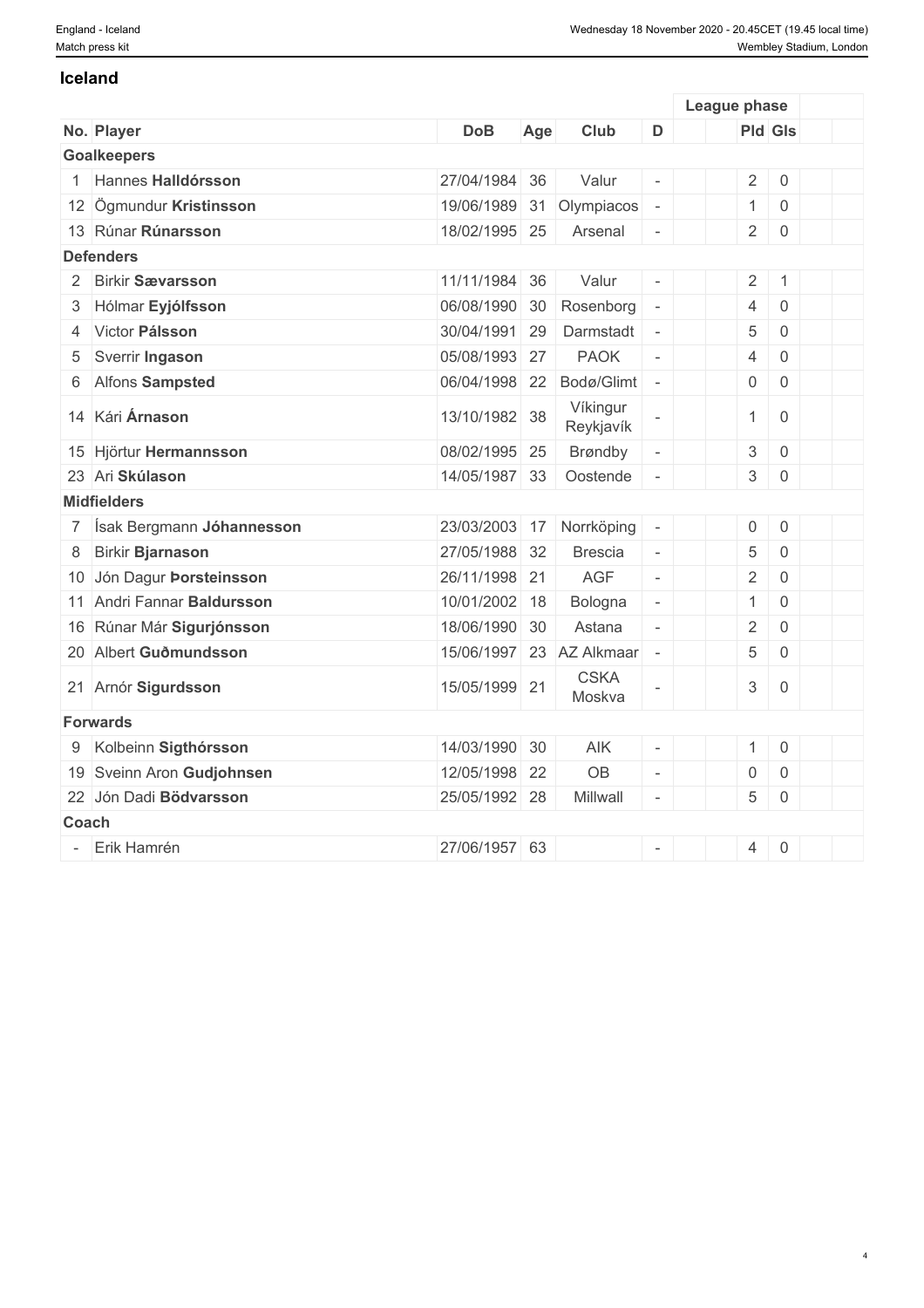# **Match officials**

| <b>Referee</b>               | Fabio Verissimo (POR)                 |  |
|------------------------------|---------------------------------------|--|
| <b>Assistant referees</b>    | Luis Campos (POR), Rui Teixeira (POR) |  |
| <b>Fourth official</b>       | Antonio Emanuel Carvalho Nobre (POR)  |  |
| <b>UEFA Delegate</b>         | Borja Bilbao (ESP)                    |  |
| <b>UEFA Referee observer</b> | Itchko Lozev (BUL)                    |  |
|                              |                                       |  |
|                              |                                       |  |

## **Referee**

| Name            | Date of birth | <b>UEFA matches</b> |
|-----------------|---------------|---------------------|
| Fabio Verissimo | 26/12/1982    | 36                  |

# **UEFA Nations League matches between the two teams**

No such matches refereed

## **Other matches involving teams from either of the two countries involved in this match**

| <b>Date</b> | <b>Competition</b> | <b>Stage</b><br>reached | <b>Home Away</b> |                | <b>Result</b> | <b>Venue</b> |
|-------------|--------------------|-------------------------|------------------|----------------|---------------|--------------|
| 16/05/2017  | U17                | SF                      |                  | Turkey England | I-2           | Zapresic     |
| 17/11/2018  | U19                | QR                      | England Iceland  |                | $3 - 1$       | Manavgat     |
| 20/11/2018  | U19                | QR                      |                  | Turkey England | i -0          | Manavgat     |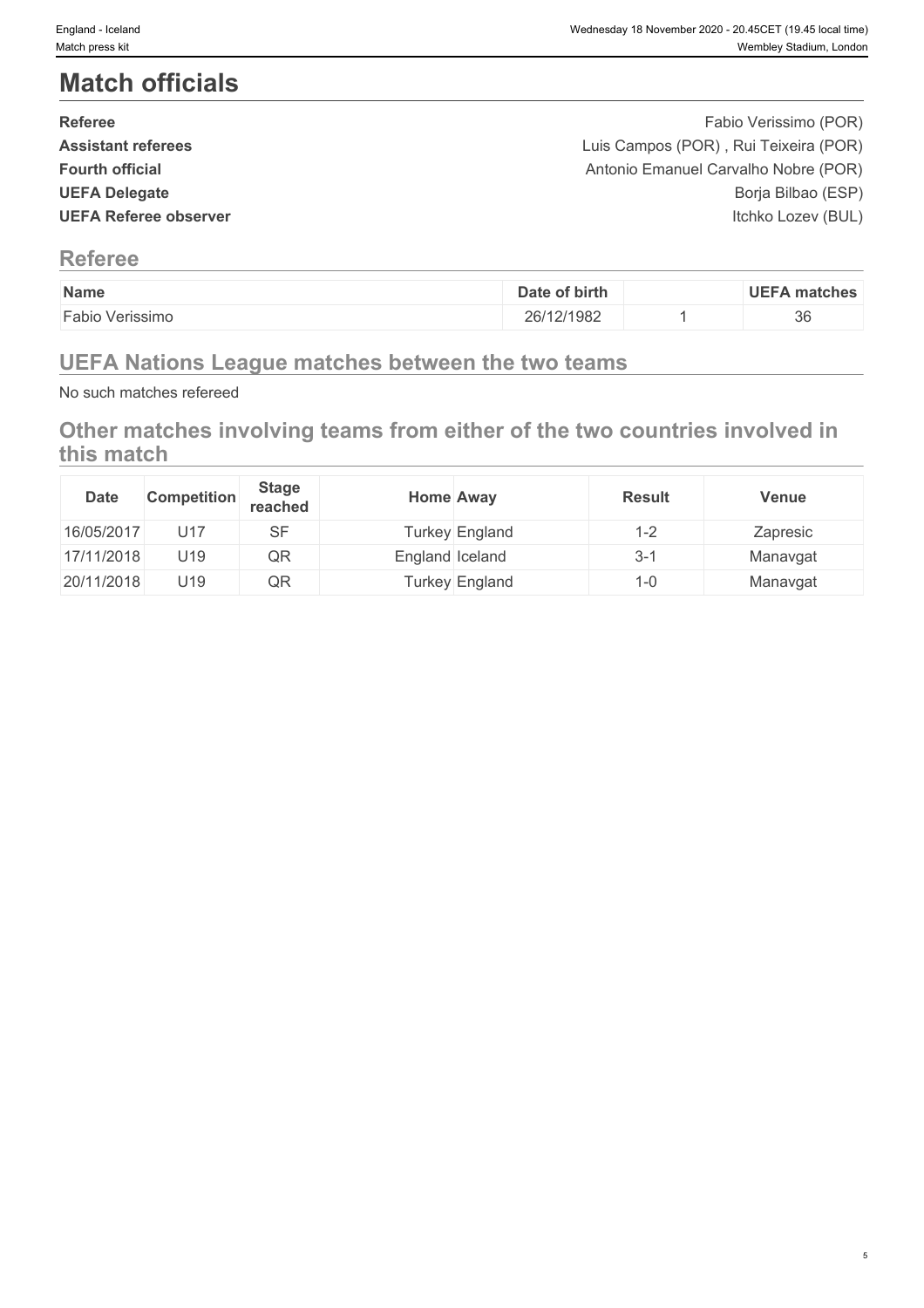# **Match-by-match lineups**

## **England**

## **UEFA Nations League - Group stage – final tournament**

### **Group A2**

| Team           |  |  | Pid W D L GF GA Pts                                  |  |
|----------------|--|--|------------------------------------------------------|--|
| Belgium        |  |  | $5 \mid 4 \mid 0 \mid 1 \mid 12 \mid 4 \mid 12 \mid$ |  |
| Denmark        |  |  | 5 3 1 1 6 3 10                                       |  |
| <b>England</b> |  |  | $5$   2   1   2   3   4   7                          |  |
| Iceland        |  |  | 5 0 0 5 3 13 0                                       |  |

### **Matchday 1** (05/09/2020)

#### **Iceland 0-1 England**

**Goals:** 0-1 Sterling 90+1 (P)

**England:** Pickford, Walker, Trippier, Rice, Gomez, Dier, Sterling, Ward-Prowse, Sancho (73 Alexander-Arnold), Kane (78 Greenwood), Foden (68 Ings)

### **Matchday 2** (08/09/2020)

### **Denmark 0-0 England**

**England:** Pickford, Alexander-Arnold (86 Maitland-Niles), Trippier, Coady, Gomez, Dier, Phillips (76 Grealish), Rice, Kane, Sterling, Sancho (60 Mount)

### **Matchday 3** (11/10/2020)

**England 2-1 Belgium**

**Goals:** 0-1 R. Lukaku 16 (P) , 1-1 Rashford 39 (P) , 2-1 Mount 65 **England:** Pickford, Alexander-Arnold (79 James), Trippier, Walker, Dier, Maguire, Rice, Henderson (65 Phillips), Calvert-Lewin (65 Kane), Mount (89 Sancho), Rashford

### **Matchday 4** (14/10/2020)

**England 0-1 Denmark Goals:** 0-1 Eriksen 35 (P) **England:** Pickford, James, Maitland-Niles (36 Mings), Walker, Coady, Maguire, Rice (76 Henderson), Phillips, Kane, Mount (73 Sancho), Rashford (72 Calvert-Lewin)

### **Matchday 5** (15/11/2020)

**Belgium 2-0 England Goals:** 1-0 Tielemans 10, 2-0 Mertens 24 **England:** Pickford, Walker, Trippier (70 Sancho), Dier, Rice, Mount (69 Calvert-Lewin), Henderson (46 Winks), Kane, Mings, Chilwell (38 Saka), Grealish

### **Matchday 6** (18/11/2020)

England-Iceland

## **Iceland**

### **UEFA Nations League - Group stage – final tournament**

### **Matchday 1** (05/09/2020)

#### **Iceland 0-1 England**

**Goals:** 0-1 Sterling 90+1 (P)

**Iceland:** Halldórsson, Hermannsson, Pálsson, Ingason, B. Bjarnason, Guðmundsson, Árnason, Þorsteinsson (66 Sigurdsson), H. Magnússon, Traustason (76 Hallfredsson), Bödvarsson (91 H. Fridjónsson)

### **Matchday 2** (08/09/2020)

### **Belgium 5-1 Iceland**

**Goals:** 0-1 H. Fridjónsson 10, 1-1 Witsel 13, 2-1 Batshuayi 17, 3-1 Mertens 50, 4-1 Batshuayi 69, 5-1 Doku 79 **Iceland:** Kristinsson, Hermannsson, Fjóluson, Pálsson, Eyjólfsson , B. Bjarnason, Sigurdsson (72 Anderson), Guðmundsson, H. Fridjónsson (70 Bödvarsson), Baldursson (54 Hallfredsson), A. Skúlason

### **Matchday 3** (11/10/2020)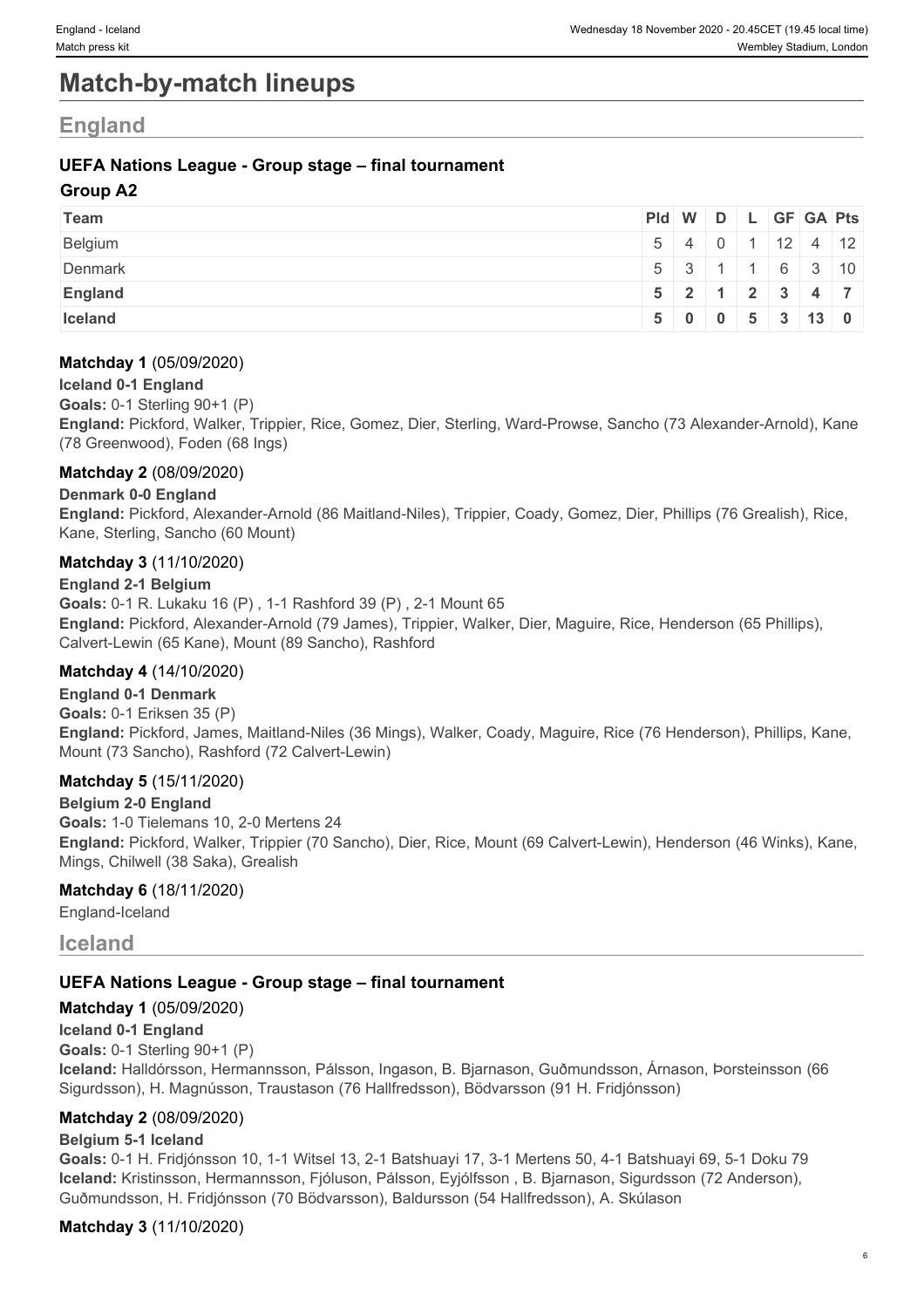#### **Iceland 0-3 Denmark**

**Goals:** 0-1 Sigurjónsson 45 (og) , 0-2 Eriksen 46, 0-3 Skov 61

**Iceland:** Halldórsson, Pálsson, Ingason, R. Sigurdsson (73 Eyjólfsson ), B. Bjarnason, G. Sigurdsson, Finnbogason (12 Bödvarsson), Sigurjónsson, A. Gunnarsson (46 Anderson), H. Magnússon, Traustason (68 Guðmundsson)

#### **Matchday 4** (14/10/2020)

#### **Iceland 1-2 Belgium**

**Goals:** 0-1 R. Lukaku 9, 1-1 B. Sævarsson 17, 1-2 R. Lukaku 38 (P)

**Iceland:** Rúnarsson, B. Sævarsson, Eyjólfsson , Pálsson (82 Hermannsson), Ingason, B. Bjarnason, Sigurjónsson (69 Þorsteinsson), H. Magnússon (86 Traustason), Guðmundsson (82 Sigthórsson), Bödvarsson (69 Kjartansson), A. Skúlason

#### **Matchday 5** (15/11/2020)

#### **Denmark 2-1 Iceland**

**Goals:** 1-0 Eriksen 12 (P) , 1-1 Kjartansson 85, 2-1 Eriksen 90+2 (P)

**Iceland:** Rúnarsson, B. Sævarsson, Eyjólfsson , Ingason, B. Bjarnason (46 Pálsson), G. Sigurdsson, H. Magnússon, Guðmundsson (74 Finnbogason), Sigurdsson (70 A. Gunnarsson), Bödvarsson (70 Kjartansson), A. Skúlason

#### **Matchday 6** (18/11/2020)

England-Iceland